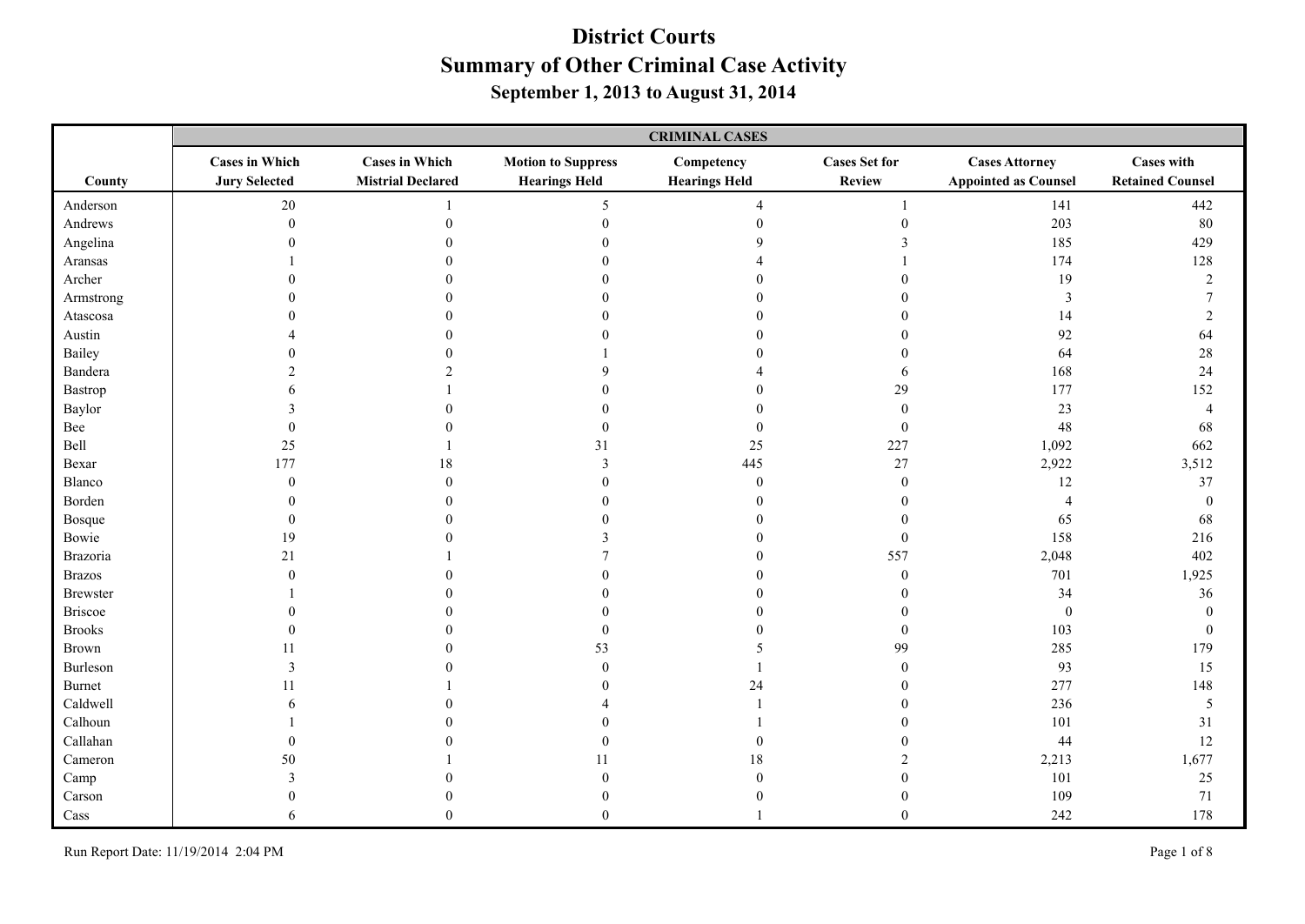|               | <b>CRIMINAL CASES</b>                         |                                                   |                                                   |                                    |                                       |                                                      |                                              |
|---------------|-----------------------------------------------|---------------------------------------------------|---------------------------------------------------|------------------------------------|---------------------------------------|------------------------------------------------------|----------------------------------------------|
| County        | <b>Cases in Which</b><br><b>Jury Selected</b> | <b>Cases in Which</b><br><b>Mistrial Declared</b> | <b>Motion to Suppress</b><br><b>Hearings Held</b> | Competency<br><b>Hearings Held</b> | <b>Cases Set for</b><br><b>Review</b> | <b>Cases Attorney</b><br><b>Appointed as Counsel</b> | <b>Cases with</b><br><b>Retained Counsel</b> |
| Castro        |                                               |                                                   |                                                   |                                    |                                       |                                                      |                                              |
| Chambers      | 3                                             | $\boldsymbol{0}$                                  | $\mathbf{0}$                                      | $\boldsymbol{0}$                   | $\boldsymbol{0}$                      | 295                                                  | 243                                          |
| Cherokee      | 8                                             |                                                   |                                                   | $\theta$                           | $\theta$                              | 133                                                  | 255                                          |
| Childress     |                                               |                                                   |                                                   | $\Omega$                           |                                       | $\boldsymbol{0}$                                     | $\boldsymbol{0}$                             |
| Clay          |                                               |                                                   |                                                   | $\Omega$                           | $\Omega$                              | 39                                                   | $\theta$                                     |
| Cochran       |                                               |                                                   |                                                   | $\bigcap$                          | 0                                     | 13                                                   | 6                                            |
| Coke          |                                               |                                                   |                                                   | $\theta$                           | $\Omega$                              | $\mathfrak{Z}$                                       | 13                                           |
| Coleman       |                                               |                                                   |                                                   | $\theta$                           | $\theta$                              | $20\,$                                               | 77                                           |
| Collin        | 95                                            |                                                   |                                                   | 15                                 | 21                                    | 1,367                                                | 1,146                                        |
| Collingsworth | $\Omega$                                      |                                                   |                                                   | $\mathbf{0}$                       | $\Omega$                              | 19                                                   | $\overline{c}$                               |
| Colorado      |                                               |                                                   | $\theta$                                          | $\bigcap$                          | 0                                     | $\boldsymbol{0}$                                     | $\boldsymbol{0}$                             |
| Comal         | 33                                            |                                                   | 42                                                | q                                  | $\Omega$                              | 246                                                  | $73\,$                                       |
| Comanche      | $\Omega$                                      |                                                   | $\theta$                                          |                                    | 0                                     | $26\,$                                               | 80                                           |
| Concho        |                                               |                                                   |                                                   |                                    | $\theta$                              | 24                                                   | $\overline{4}$                               |
| Cooke         |                                               |                                                   |                                                   |                                    |                                       | 232                                                  | 134                                          |
| Coryell       |                                               |                                                   |                                                   |                                    |                                       | 341                                                  | 37                                           |
| Cottle        |                                               |                                                   |                                                   |                                    |                                       | $\boldsymbol{0}$                                     | $\boldsymbol{0}$                             |
| Crane         |                                               |                                                   |                                                   |                                    |                                       | 3                                                    | $\overline{c}$                               |
| Crockett      |                                               |                                                   |                                                   |                                    |                                       | $30\,$                                               | $11\,$                                       |
| Crosby        |                                               |                                                   |                                                   |                                    |                                       | $26\,$                                               | $10\,$                                       |
| Culberson     |                                               |                                                   |                                                   |                                    |                                       | $\mathfrak{Z}$                                       | $\mathbf{1}$                                 |
| Dallam        | $\overline{2}$                                |                                                   | $\mathbf{0}$                                      | $\boldsymbol{0}$                   | $\mathbf{0}$                          | 87                                                   | 18                                           |
| Dallas        | 324                                           | 24                                                | 97                                                | 17,214                             | 2,254                                 | 40,446                                               | 8,317                                        |
| Dawson        | $\mathbf{3}$                                  | $\Omega$                                          | $\overline{2}$                                    |                                    | $\Omega$                              | 130                                                  | 41                                           |
| De Witt       | $\Omega$                                      |                                                   | $\theta$                                          | $\sqrt{ }$                         | 0                                     | 241                                                  | 76                                           |
| Deaf Smith    | $\mathcal{L}$                                 |                                                   | $\theta$                                          |                                    |                                       | 204                                                  | 34                                           |
| Delta         |                                               |                                                   | $\mathbf{0}$                                      |                                    |                                       | 76                                                   | $7\phantom{.0}$                              |
| Denton        | 46                                            |                                                   | 12                                                |                                    | $\Omega$                              | 975                                                  | 1,044                                        |
| Dickens       | $\Omega$                                      |                                                   | $\Omega$                                          |                                    | 0                                     | $10\,$                                               | $\sqrt{2}$                                   |
| Dimmit        |                                               |                                                   |                                                   |                                    |                                       | 117                                                  | $\overline{c}$                               |
| Donley        |                                               |                                                   |                                                   |                                    |                                       | $\boldsymbol{0}$                                     | 5                                            |
| Duval         |                                               |                                                   |                                                   |                                    |                                       | 105                                                  | $\overline{7}$                               |
| Eastland      | 5                                             |                                                   |                                                   |                                    | $\mathbf{0}$                          | 164                                                  | 86                                           |
| Ector         | $\Omega$                                      |                                                   |                                                   | $\theta$                           | $\Omega$                              | 1,155                                                | 96                                           |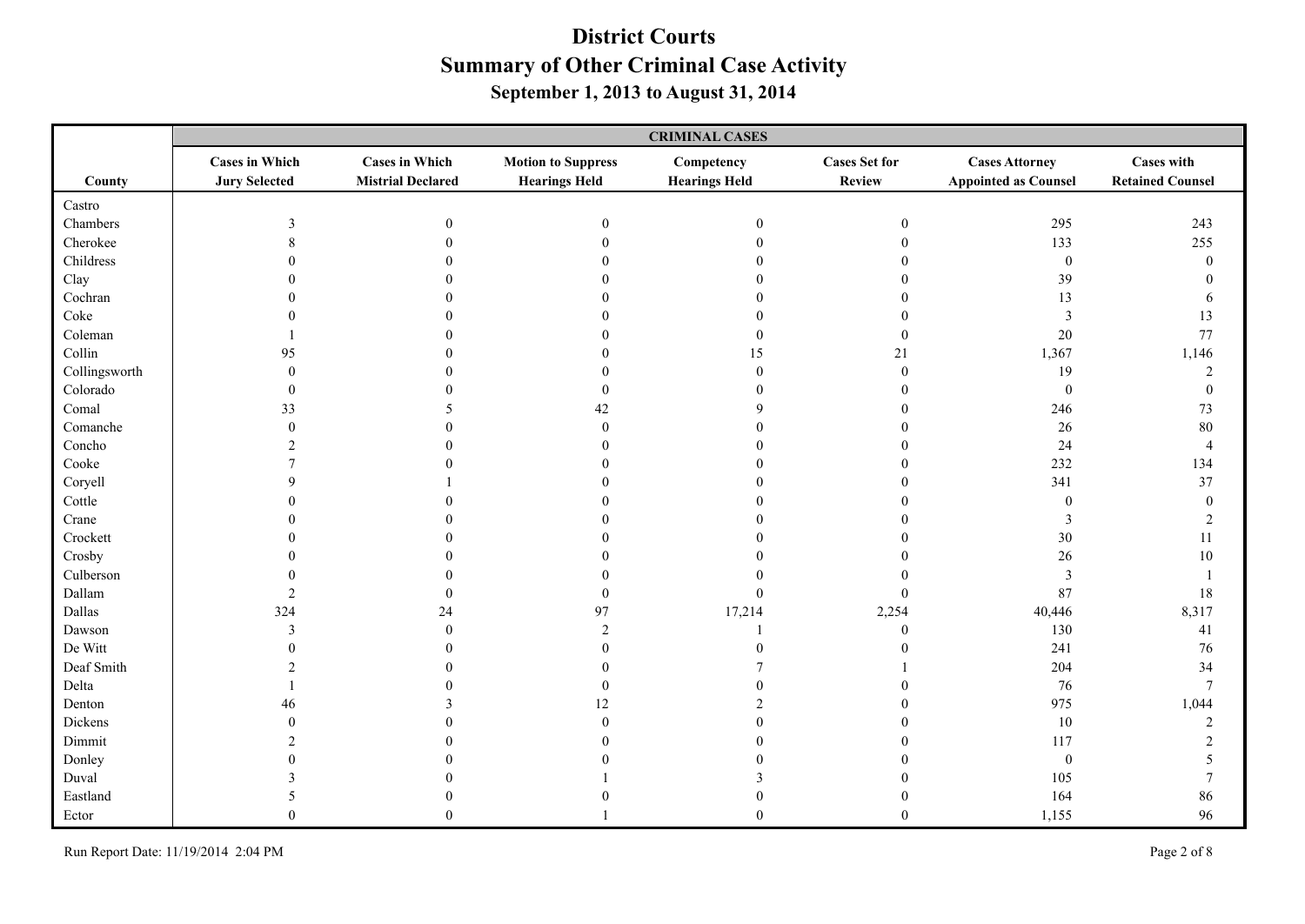|           | <b>CRIMINAL CASES</b>                         |                                                   |                                                   |                                    |                                |                                                      |                                              |
|-----------|-----------------------------------------------|---------------------------------------------------|---------------------------------------------------|------------------------------------|--------------------------------|------------------------------------------------------|----------------------------------------------|
| County    | <b>Cases in Which</b><br><b>Jury Selected</b> | <b>Cases in Which</b><br><b>Mistrial Declared</b> | <b>Motion to Suppress</b><br><b>Hearings Held</b> | Competency<br><b>Hearings Held</b> | <b>Cases Set for</b><br>Review | <b>Cases Attorney</b><br><b>Appointed as Counsel</b> | <b>Cases with</b><br><b>Retained Counsel</b> |
| Edwards   |                                               | $\overline{0}$                                    | $\boldsymbol{0}$                                  | $\boldsymbol{0}$                   | $\overline{0}$                 | $20\,$                                               | $\overline{2}$                               |
| El Paso   | $\boldsymbol{0}$                              | $\overline{2}$                                    | 752                                               | 330                                | 15                             | 2,823                                                | 3,658                                        |
| Ellis     | 19                                            |                                                   | $\theta$                                          | $\theta$                           | $\theta$                       | 669                                                  | 267                                          |
| Erath     |                                               |                                                   |                                                   |                                    | $\theta$                       | 20                                                   | 176                                          |
| Falls     |                                               |                                                   |                                                   |                                    | $\mathbf{0}$                   | 55                                                   | $10\,$                                       |
| Fannin    | 14                                            |                                                   |                                                   |                                    | 584                            | 259                                                  | 59                                           |
| Fayette   |                                               |                                                   |                                                   |                                    | 17                             | 117                                                  | 78                                           |
| Fisher    |                                               |                                                   |                                                   |                                    | $\Omega$                       | 9                                                    | $\overline{\phantom{a}}$                     |
| Floyd     |                                               |                                                   |                                                   |                                    | $\Omega$                       | 42                                                   |                                              |
| Foard     |                                               |                                                   |                                                   |                                    | $\Omega$                       | $\theta$                                             | $\Omega$                                     |
| Fort Bend | 30                                            |                                                   |                                                   |                                    | $\theta$                       | 1,416                                                | 1,209                                        |
| Franklin  | 5                                             |                                                   |                                                   |                                    | $\theta$                       | 79                                                   | 48                                           |
| Freestone | 3                                             |                                                   |                                                   |                                    | 38                             | 98                                                   | $\Omega$                                     |
| Frio      |                                               |                                                   |                                                   |                                    | $\theta$                       | 62                                                   | $\mathbf{0}$                                 |
| Gaines    |                                               |                                                   |                                                   |                                    | $\theta$                       | 72                                                   | 15                                           |
| Galveston | 67                                            |                                                   |                                                   |                                    | $\theta$                       | 2,987                                                | 1,003                                        |
| Garza     |                                               |                                                   |                                                   |                                    | $\Omega$                       | 39                                                   | $23\,$                                       |
| Gillespie |                                               |                                                   |                                                   |                                    | $\Omega$                       | 106                                                  | 82                                           |
| Glasscock |                                               |                                                   |                                                   |                                    | $\theta$                       | $\overline{7}$                                       | $\sqrt{2}$                                   |
| Goliad    |                                               |                                                   |                                                   |                                    |                                |                                                      | 70                                           |
| Gonzales  |                                               |                                                   |                                                   |                                    |                                | 149                                                  | 57                                           |
| Gray      |                                               |                                                   |                                                   |                                    | $\theta$                       | 328                                                  | $\overline{1}$                               |
| Grayson   | 14                                            |                                                   |                                                   |                                    | 57                             | 739                                                  | 347                                          |
| Gregg     | $22\,$                                        |                                                   | 31                                                |                                    | $\theta$                       | 531                                                  | 419                                          |
| Grimes    | $\overline{2}$                                |                                                   | $\theta$                                          |                                    | $\Omega$                       | $\mathbf{0}$                                         | $\boldsymbol{0}$                             |
| Guadalupe | 13                                            |                                                   | 12                                                |                                    | $\theta$                       | 412                                                  | 250                                          |
| Hale      | 10                                            |                                                   |                                                   |                                    | $\Omega$                       | 196                                                  | 62                                           |
| Hall      |                                               |                                                   |                                                   |                                    | $\Omega$                       | $\mathfrak{Z}$                                       | $\boldsymbol{0}$                             |
| Hamilton  |                                               |                                                   |                                                   |                                    |                                | 44                                                   | 24                                           |
| Hansford  |                                               |                                                   |                                                   |                                    |                                | 5                                                    | $\overline{7}$                               |
| Hardeman  |                                               |                                                   |                                                   |                                    |                                | $\mathbf{0}$                                         | $\mathbf{0}$                                 |
| Hardin    | 8                                             |                                                   | $\Omega$                                          | $\theta$                           | $\theta$                       | 417                                                  | 142                                          |
| Harris    | 418                                           | 31                                                | 294                                               | 435                                | 4,413                          | 28,690                                               | 13,905                                       |
| Harrison  | $\tau$                                        | $\Omega$                                          | $\mathbf{0}$                                      | $\overline{0}$                     | $\theta$                       | 375                                                  | 185                                          |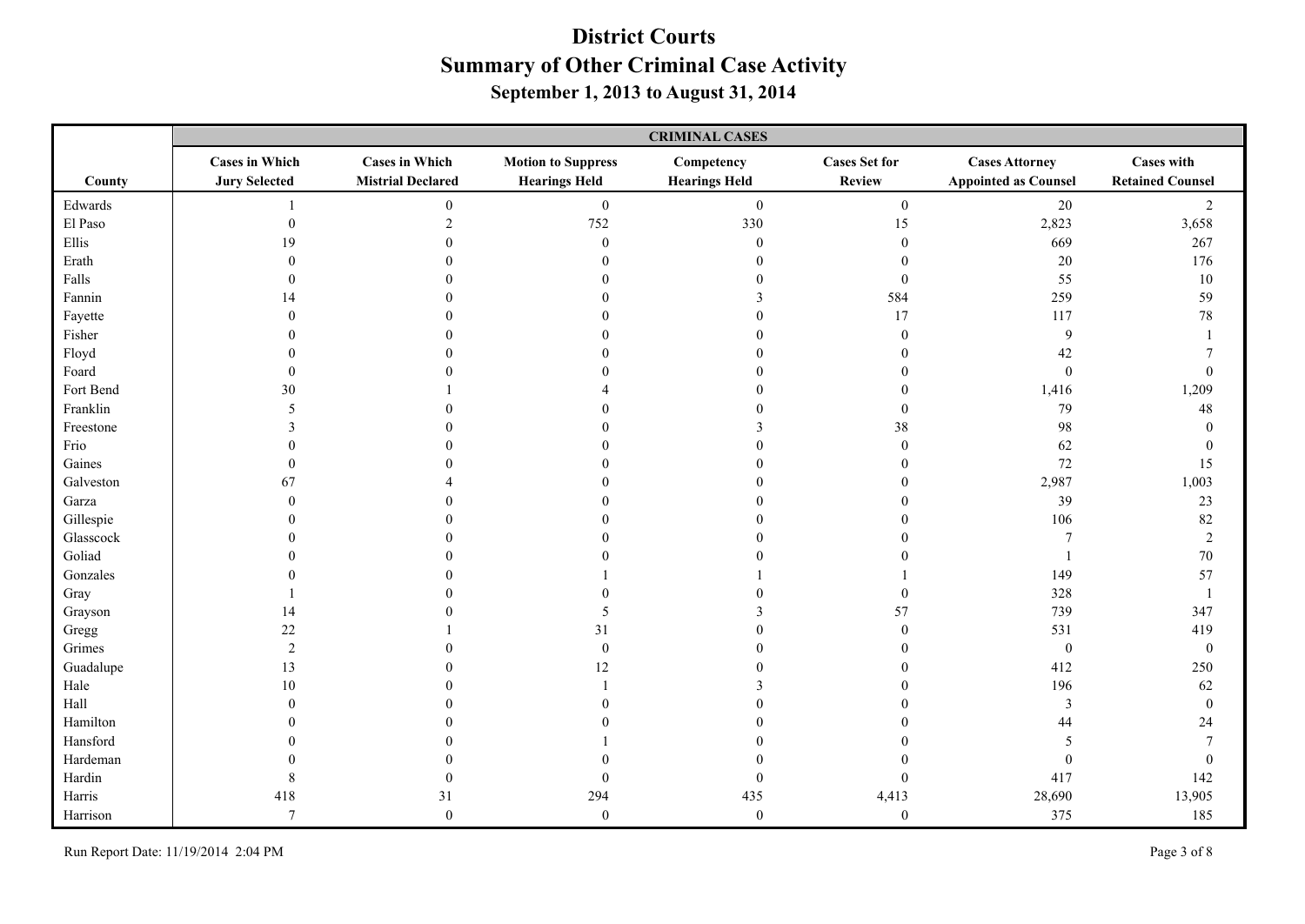|            | <b>CRIMINAL CASES</b>                         |                                                   |                                                   |                                    |                                |                                                      |                                              |  |
|------------|-----------------------------------------------|---------------------------------------------------|---------------------------------------------------|------------------------------------|--------------------------------|------------------------------------------------------|----------------------------------------------|--|
| County     | <b>Cases in Which</b><br><b>Jury Selected</b> | <b>Cases in Which</b><br><b>Mistrial Declared</b> | <b>Motion to Suppress</b><br><b>Hearings Held</b> | Competency<br><b>Hearings Held</b> | <b>Cases Set for</b><br>Review | <b>Cases Attorney</b><br><b>Appointed as Counsel</b> | <b>Cases with</b><br><b>Retained Counsel</b> |  |
| Hartley    | $\overline{0}$                                | $\overline{0}$                                    | $\boldsymbol{0}$                                  | $\boldsymbol{0}$                   | $\overline{0}$                 | -1                                                   | $\overline{4}$                               |  |
| Haskell    | 6                                             | $\Omega$                                          |                                                   | $\theta$                           | $\mathbf{0}$                   | 52                                                   | 13                                           |  |
| Hays       | 25                                            |                                                   |                                                   |                                    |                                | 436                                                  | 493                                          |  |
| Hemphill   | $\Omega$                                      |                                                   |                                                   |                                    |                                | $\,8\,$                                              | $\mathbf{1}$                                 |  |
| Henderson  | $\Omega$                                      |                                                   | $\mathbf{0}$                                      |                                    | $\Omega$                       | 995                                                  | 172                                          |  |
| Hidalgo    | 36                                            | $\mathfrak{D}$                                    | 202                                               | 9                                  | $\Omega$                       | 4,282                                                | 1,985                                        |  |
| Hill       | 11                                            |                                                   | 31                                                | 38                                 | $\Omega$                       | 472                                                  | 73                                           |  |
| Hockley    | $\theta$                                      |                                                   | $\mathbf{0}$                                      | $\boldsymbol{0}$                   | $\mathbf{0}$                   | 125                                                  | 91                                           |  |
| Hood       | 37                                            |                                                   | 11                                                | $\Omega$                           | 24                             | 162                                                  | 145                                          |  |
| Hopkins    | 20                                            |                                                   | $\Omega$                                          | 0                                  | $\theta$                       | 362                                                  | 376                                          |  |
| Houston    |                                               |                                                   |                                                   |                                    |                                | 167                                                  | 32                                           |  |
| Howard     |                                               |                                                   |                                                   |                                    | 0                              | 215                                                  | $\mathbf{1}$                                 |  |
| Hudspeth   | $\Omega$                                      |                                                   |                                                   |                                    | $\Omega$                       | 74                                                   | $\boldsymbol{0}$                             |  |
| Hunt       | 43                                            |                                                   |                                                   |                                    | $\mathbf{0}$                   | 504                                                  | 311                                          |  |
| Hutchinson | ∩                                             |                                                   |                                                   |                                    | 322                            | 119                                                  | 40                                           |  |
| Irion      |                                               |                                                   |                                                   |                                    | $\theta$                       | $\overline{0}$                                       | 3                                            |  |
| Jack       |                                               |                                                   |                                                   |                                    | $\Omega$                       | 66                                                   | $\overline{4}$                               |  |
| Jackson    |                                               |                                                   |                                                   |                                    | $\Omega$                       | 166                                                  | 60                                           |  |
| Jasper     |                                               |                                                   |                                                   |                                    | $\Omega$                       | 212                                                  | 75                                           |  |
| Jeff Davis | $\theta$                                      |                                                   |                                                   |                                    | $\mathbf{0}$                   | $\mathfrak z$                                        | $\mathbf{1}$                                 |  |
| Jefferson  | 39                                            |                                                   |                                                   |                                    | 581                            | 1,501                                                | 955                                          |  |
| Jim Hogg   | $\theta$                                      |                                                   |                                                   |                                    | $\mathbf{0}$                   | $\boldsymbol{0}$                                     | $\boldsymbol{0}$                             |  |
| Jim Wells  | $\Omega$                                      |                                                   |                                                   |                                    | $\Omega$                       | 280                                                  | $\boldsymbol{0}$                             |  |
| Johnson    |                                               |                                                   |                                                   |                                    | $\Omega$                       | 900                                                  | 746                                          |  |
| Jones      |                                               |                                                   |                                                   |                                    | $\Omega$                       | 150                                                  | 24                                           |  |
| Karnes     |                                               |                                                   |                                                   |                                    | $\theta$                       | $\boldsymbol{0}$                                     | $\boldsymbol{0}$                             |  |
| Kaufman    |                                               |                                                   |                                                   |                                    | 179                            | 402                                                  | 399                                          |  |
| Kendall    | Ω                                             |                                                   |                                                   |                                    | $\Omega$                       | 66                                                   | $102\,$                                      |  |
| Kenedy     |                                               |                                                   |                                                   |                                    | $\Omega$                       | $\theta$                                             | $\boldsymbol{0}$                             |  |
| Kent       |                                               |                                                   |                                                   |                                    | $\mathbf{0}$                   | 6                                                    | $\boldsymbol{0}$                             |  |
| Kerr       |                                               |                                                   |                                                   |                                    | 635                            | 560                                                  | 330                                          |  |
| Kimble     |                                               |                                                   |                                                   |                                    | $\Omega$                       | 40                                                   | $20\,$                                       |  |
| King       |                                               |                                                   |                                                   |                                    | $\mathbf{0}$                   | $\boldsymbol{0}$                                     | $\boldsymbol{0}$                             |  |
| Kinney     | $\mathcal{D}$                                 | $\Omega$                                          | $\Omega$                                          | $\Omega$                           | $\Omega$                       | 26                                                   | 6                                            |  |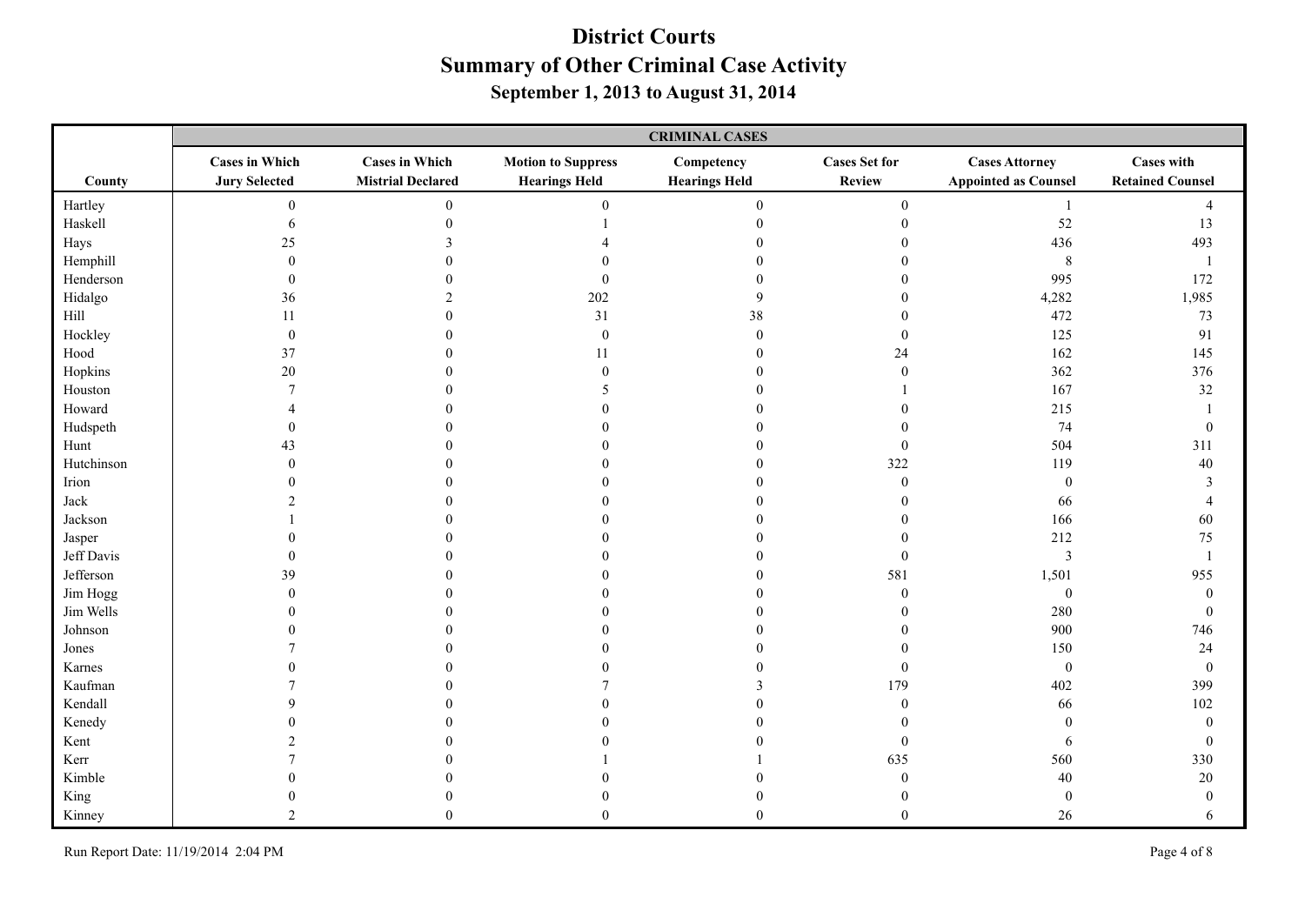|            | <b>CRIMINAL CASES</b>                         |                                                   |                                                   |                                    |                                |                                                      |                                              |
|------------|-----------------------------------------------|---------------------------------------------------|---------------------------------------------------|------------------------------------|--------------------------------|------------------------------------------------------|----------------------------------------------|
| County     | <b>Cases in Which</b><br><b>Jury Selected</b> | <b>Cases in Which</b><br><b>Mistrial Declared</b> | <b>Motion to Suppress</b><br><b>Hearings Held</b> | Competency<br><b>Hearings Held</b> | <b>Cases Set for</b><br>Review | <b>Cases Attorney</b><br><b>Appointed as Counsel</b> | <b>Cases with</b><br><b>Retained Counsel</b> |
| Kleberg    | $\mathbf{0}$                                  | $\overline{0}$                                    | $\boldsymbol{0}$                                  | $\boldsymbol{0}$                   | $\mathbf{0}$                   | 152                                                  | 219                                          |
| Knox       | $\mathbf{0}$                                  | $\overline{0}$                                    | $\Omega$                                          | $\overline{0}$                     | $\boldsymbol{0}$               | 6                                                    | $\boldsymbol{0}$                             |
| La Salle   | $\overline{2}$                                |                                                   |                                                   |                                    |                                | $36\,$                                               | $23\,$                                       |
| Lamar      | 14                                            |                                                   |                                                   |                                    | $\Omega$                       | 556                                                  | 102                                          |
| Lamb       | $\Omega$                                      |                                                   |                                                   |                                    | $\Omega$                       | 115                                                  | 29                                           |
| Lampasas   |                                               |                                                   |                                                   |                                    | $\Omega$                       | 95                                                   | $\boldsymbol{0}$                             |
| Lavaca     |                                               |                                                   |                                                   |                                    | $\Omega$                       | 71                                                   | $\boldsymbol{0}$                             |
| Lee        |                                               |                                                   |                                                   |                                    | $\Omega$                       | 154                                                  | 30                                           |
| Leon       |                                               |                                                   |                                                   |                                    | $\Omega$                       | 85                                                   | 43                                           |
| Liberty    | 15                                            |                                                   |                                                   |                                    | $\Omega$                       | 177                                                  | 354                                          |
| Limestone  | $\mathbf Q$                                   |                                                   |                                                   |                                    | $\Omega$                       | 186                                                  | 122                                          |
| Lipscomb   |                                               |                                                   |                                                   |                                    |                                | $\overline{9}$                                       | $\boldsymbol{0}$                             |
| Live Oak   |                                               |                                                   |                                                   |                                    | $\Omega$                       | 97                                                   | 47                                           |
| Llano      |                                               |                                                   |                                                   |                                    | $\Omega$                       | 118                                                  | $102\,$                                      |
| Loving     | $\Omega$                                      |                                                   |                                                   | $\Omega$                           | $\theta$                       | $\boldsymbol{0}$                                     | $\boldsymbol{0}$                             |
| Lubbock    | 11                                            |                                                   |                                                   | 137                                | 218                            | 3,383                                                | 691                                          |
| Lynn       | $\Omega$                                      |                                                   | $\Omega$                                          | $\theta$                           | $\mathbf{0}$                   | $22\,$                                               | $\,8\,$                                      |
| Madison    |                                               |                                                   | 13                                                |                                    |                                | 37                                                   | 18                                           |
| Marion     |                                               |                                                   | $\theta$                                          | $\overline{2}$                     | 146                            | 112                                                  | 112                                          |
| Martin     |                                               |                                                   |                                                   | $\overline{0}$                     | $\mathbf{0}$                   | 15                                                   | $\sqrt{6}$                                   |
| Mason      | $\theta$                                      |                                                   |                                                   | $\boldsymbol{0}$                   | $\mathbf{0}$                   | $\,8\,$                                              | $\sqrt{2}$                                   |
| Matagorda  | $\mathbf{0}$                                  | $\Omega$                                          | $\mathbf{0}$                                      | $\boldsymbol{0}$                   | $\mathbf{0}$                   | 367                                                  | 92                                           |
| Maverick   |                                               |                                                   |                                                   |                                    |                                |                                                      |                                              |
| McCulloch  | $\mathbf{0}$                                  |                                                   |                                                   | $\boldsymbol{0}$                   | $\theta$                       | 103                                                  | 26                                           |
| McLennan   | 48                                            |                                                   |                                                   | 65                                 | $\Omega$                       | 1,928                                                | 496                                          |
| McMullen   | $\theta$                                      |                                                   |                                                   | $\boldsymbol{0}$                   | $\theta$                       | $\boldsymbol{0}$                                     | $\boldsymbol{0}$                             |
| Medina     | $\Omega$                                      |                                                   |                                                   | $\Omega$                           | $\Omega$                       | 171                                                  | 120                                          |
| Menard     | $\Omega$                                      |                                                   | $\theta$                                          | $\Omega$                           | $\Omega$                       | 31                                                   | 13                                           |
| Midland    | 98                                            |                                                   | 18                                                |                                    | 18                             | 692                                                  | 913                                          |
| Milam      | $\mathfrak{D}$                                |                                                   | $\mathfrak{D}$                                    |                                    | 85                             | 323                                                  | 43                                           |
| Mills      |                                               |                                                   |                                                   |                                    | $\Omega$                       | $38\,$                                               | 26                                           |
| Mitchell   |                                               |                                                   |                                                   |                                    | $\Omega$                       | 51                                                   | 12                                           |
| Montague   | $\Omega$                                      |                                                   |                                                   |                                    | $\mathbf{0}$                   | 184                                                  | $\mathfrak{Z}$                               |
| Montgomery | 31                                            | 3                                                 | $\Omega$                                          | 3                                  | $\theta$                       | 7,465                                                | 217                                          |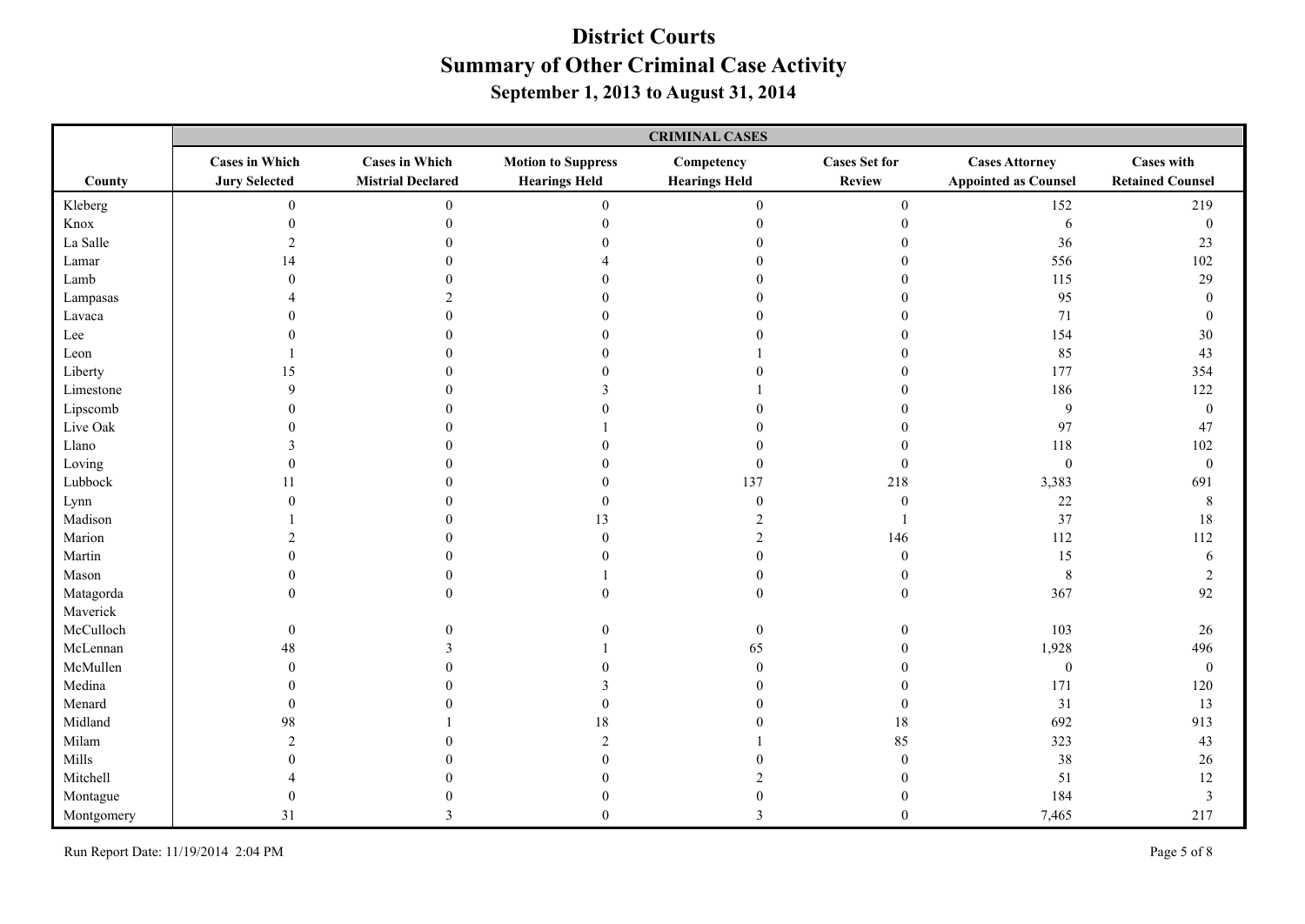|                       | <b>CRIMINAL CASES</b>                         |                                                   |                                                   |                                    |                                       |                                                      |                                              |
|-----------------------|-----------------------------------------------|---------------------------------------------------|---------------------------------------------------|------------------------------------|---------------------------------------|------------------------------------------------------|----------------------------------------------|
| County                | <b>Cases in Which</b><br><b>Jury Selected</b> | <b>Cases in Which</b><br><b>Mistrial Declared</b> | <b>Motion to Suppress</b><br><b>Hearings Held</b> | Competency<br><b>Hearings Held</b> | <b>Cases Set for</b><br><b>Review</b> | <b>Cases Attorney</b><br><b>Appointed as Counsel</b> | <b>Cases with</b><br><b>Retained Counsel</b> |
| Moore                 | 3                                             | $\overline{0}$                                    | $\overline{2}$                                    | $\boldsymbol{0}$                   | $\mathbf{0}$                          | 151                                                  | 35                                           |
| Morris                |                                               | $\overline{0}$                                    | $\theta$                                          | $\boldsymbol{0}$                   | $\boldsymbol{0}$                      | 161                                                  | 15                                           |
| Motley                |                                               |                                                   |                                                   | $\Omega$                           |                                       | $\overline{7}$                                       | $\sqrt{2}$                                   |
| Nacogdoches           |                                               |                                                   |                                                   |                                    |                                       | 488                                                  | 310                                          |
| Navarro               | 19                                            |                                                   |                                                   |                                    | $\Omega$                              | 337                                                  | 126                                          |
| Newton                | $\Omega$                                      |                                                   |                                                   |                                    | $\Omega$                              | 94                                                   | $\mathbf{0}$                                 |
| Nolan                 |                                               |                                                   |                                                   |                                    | $\Omega$                              | 135                                                  |                                              |
| Nueces                |                                               |                                                   |                                                   |                                    | $\Omega$                              | 4,854                                                | $\boldsymbol{0}$                             |
| Ochiltree             |                                               |                                                   |                                                   |                                    | $\Omega$                              | 74                                                   | 57                                           |
| Oldham                | $\Omega$                                      |                                                   |                                                   |                                    | $\Omega$                              | 53                                                   | 23                                           |
| Orange                | 37                                            |                                                   |                                                   |                                    | $\Omega$                              | 638                                                  | 109                                          |
| Palo Pinto            |                                               |                                                   |                                                   |                                    | $\Omega$                              | 139                                                  | 151                                          |
| Panola                |                                               |                                                   |                                                   |                                    | $\theta$                              | 183                                                  | 40                                           |
| Parker                | 21                                            |                                                   |                                                   |                                    | 13                                    | 752                                                  | 325                                          |
| Parmer                |                                               |                                                   |                                                   |                                    | $\Omega$                              | $20\,$                                               | 39                                           |
| Pecos                 | 3                                             |                                                   |                                                   |                                    | $\mathbf{0}$                          | 109                                                  | 54                                           |
| $\operatorname{Polk}$ | 15                                            |                                                   |                                                   | $\theta$                           | 357                                   | 257                                                  | 241                                          |
| Potter                | 36                                            |                                                   |                                                   | 24                                 | $\mathbf{0}$                          | 693                                                  | 243                                          |
| Presidio              | $\theta$                                      |                                                   |                                                   | $\overline{0}$                     | $\theta$                              | $\boldsymbol{0}$                                     | $\boldsymbol{0}$                             |
| Rains                 | 3                                             |                                                   |                                                   |                                    | $\Omega$                              | 92                                                   | 21                                           |
| Randall               | 13                                            |                                                   |                                                   |                                    | $\theta$                              | 816                                                  | 313                                          |
| Reagan                | $\Omega$                                      |                                                   |                                                   |                                    | $\Omega$                              | 14                                                   | 14                                           |
| Real                  | 0                                             |                                                   |                                                   |                                    |                                       | $\overline{4}$                                       | $\overline{4}$                               |
| Red River             | $\mathbf{3}$                                  |                                                   |                                                   |                                    | $\Omega$                              | 46                                                   | 137                                          |
| Reeves                |                                               |                                                   |                                                   |                                    | $\Omega$                              | 116                                                  | 49                                           |
| Refugio               | $\Omega$                                      |                                                   |                                                   | $\Omega$                           | $\Omega$                              | 93                                                   | 32                                           |
| Roberts               | 0                                             |                                                   |                                                   |                                    |                                       | $\overline{7}$                                       | $\mathbf{1}$                                 |
| Robertson             |                                               |                                                   |                                                   |                                    | $\Omega$                              | 224                                                  | 32                                           |
| Rockwall              |                                               |                                                   |                                                   |                                    | $\Omega$                              | 484                                                  | 208                                          |
| Runnels               |                                               |                                                   |                                                   |                                    | $\mathbf{0}$                          | 84                                                   | 18                                           |
| Rusk                  |                                               |                                                   |                                                   |                                    | 631                                   | 283                                                  | 162                                          |
| Sabine                |                                               |                                                   |                                                   |                                    | $\Omega$                              | 64                                                   | 18                                           |
| San Augustine         | $\Omega$                                      |                                                   |                                                   |                                    | $\mathbf{0}$                          | $\boldsymbol{0}$                                     | $\boldsymbol{0}$                             |
| San Jacinto           | $\Omega$                                      | $\Omega$                                          | $\Omega$                                          | $\theta$                           | $\Omega$                              | 90                                                   | $\tau$                                       |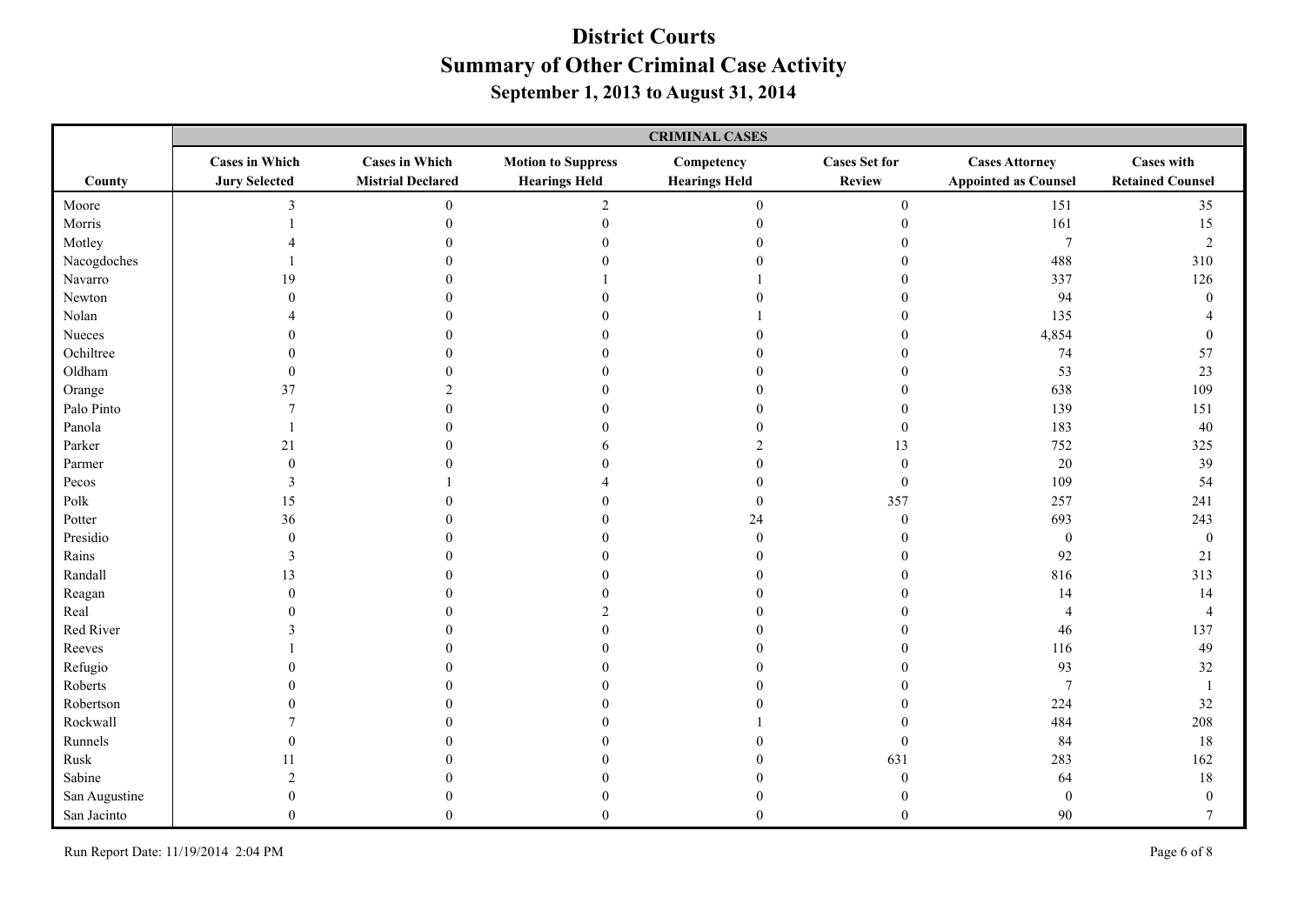|              | <b>CRIMINAL CASES</b>                         |                                                   |                                                   |                                    |                                |                                                      |                                              |
|--------------|-----------------------------------------------|---------------------------------------------------|---------------------------------------------------|------------------------------------|--------------------------------|------------------------------------------------------|----------------------------------------------|
| County       | <b>Cases in Which</b><br><b>Jury Selected</b> | <b>Cases in Which</b><br><b>Mistrial Declared</b> | <b>Motion to Suppress</b><br><b>Hearings Held</b> | Competency<br><b>Hearings Held</b> | <b>Cases Set for</b><br>Review | <b>Cases Attorney</b><br><b>Appointed as Counsel</b> | <b>Cases with</b><br><b>Retained Counsel</b> |
| San Patricio | 8                                             |                                                   | $\Omega$                                          | $\mathbf{0}$                       | 42                             | 456                                                  | 157                                          |
| San Saba     | 3                                             |                                                   |                                                   | $\boldsymbol{0}$                   | 157                            | 82                                                   | $77\,$                                       |
| Schleicher   |                                               |                                                   |                                                   | $\Omega$                           | $\boldsymbol{0}$               | 27                                                   | $11\,$                                       |
| Scurry       |                                               |                                                   |                                                   | $\Omega$                           | 435                            | 60                                                   | 50                                           |
| Shackelford  |                                               |                                                   |                                                   | $\Omega$                           | $\mathbf{0}$                   | 56                                                   | $22\,$                                       |
| Shelby       |                                               |                                                   |                                                   |                                    | $\Omega$                       | 162                                                  | $20\,$                                       |
| Sherman      |                                               |                                                   | $\theta$                                          |                                    |                                | $\overline{1}$                                       | $\mathbf{1}$                                 |
| Smith        | 49                                            |                                                   | 24                                                |                                    | $\Omega$                       | 1,508                                                | 805                                          |
| Somervell    | $\Omega$                                      |                                                   | $\theta$                                          |                                    | 0                              | 8                                                    | $28\,$                                       |
| Starr        |                                               |                                                   |                                                   |                                    |                                | $\mathbf{0}$                                         | $\mathbf{0}$                                 |
| Stephens     |                                               |                                                   |                                                   |                                    | 0                              | 215                                                  | 9                                            |
| Sterling     |                                               |                                                   |                                                   |                                    |                                | 13                                                   | 8                                            |
| Stonewall    |                                               |                                                   |                                                   |                                    |                                | 6                                                    | 3                                            |
| Sutton       |                                               |                                                   |                                                   |                                    |                                | $38\,$                                               | $10\,$                                       |
| Swisher      |                                               |                                                   | 0                                                 | $\Omega$                           | $\theta$                       | 52                                                   | $\overline{4}$                               |
| Tarrant      | 234                                           | 20                                                | 25                                                | 270                                | 1,809                          | 12,007                                               | 5,618                                        |
| Taylor       | 46                                            |                                                   | 15                                                | 8                                  | $\mathbf{0}$                   | 836                                                  | 306                                          |
| Terrell      |                                               |                                                   | $\theta$                                          |                                    | $\Omega$                       | $\overline{7}$                                       | 8                                            |
| Terry        |                                               |                                                   |                                                   |                                    |                                | 146                                                  | 32                                           |
| Throckmorton |                                               |                                                   |                                                   |                                    |                                | $\boldsymbol{0}$                                     | $\boldsymbol{0}$                             |
| Titus        | $\mathbf b$                                   |                                                   |                                                   | $\overline{2}$                     |                                | 200                                                  | 133                                          |
| Tom Green    | 13                                            |                                                   | $\theta$                                          | 18                                 | $\mathbf{0}$                   | 448                                                  | 324                                          |
| Travis       | 68                                            |                                                   | 10                                                | 740                                | 3,035                          | 8,396                                                | 7,322                                        |
| Trinity      |                                               |                                                   | $\Omega$                                          | $\theta$                           | $\Omega$                       | 96                                                   | $\mathbf{9}$                                 |
| Tyler        | $\mathcal{L}$                                 |                                                   |                                                   | $\bigcap$                          | $\Omega$                       | 98                                                   | 50                                           |
| Upshur       |                                               |                                                   |                                                   | $\bigcap$                          |                                | 282                                                  | 90                                           |
| Upton        |                                               |                                                   |                                                   | $\Omega$                           |                                | 10                                                   | 10                                           |
| Uvalde       |                                               |                                                   |                                                   | $\Omega$                           | $\Omega$                       | 134                                                  | 26                                           |
| Val Verde    | 12                                            |                                                   |                                                   | $\mathbf Q$                        | $\mathbf{0}$                   | 280                                                  | 13                                           |
| Van Zandt    | 6                                             |                                                   | $\mathfrak{D}$                                    |                                    | 631                            | 274                                                  | 252                                          |
| Victoria     | 12                                            |                                                   | 13                                                |                                    | 549                            | 401                                                  | 310                                          |
| Walker       |                                               |                                                   |                                                   |                                    | 8                              | 256                                                  | 171                                          |
| Waller       | 5                                             |                                                   |                                                   |                                    | $\mathbf{0}$                   | 159                                                  | 112                                          |
| Ward         | $\Omega$                                      |                                                   | $\Omega$                                          | $\Omega$                           | $\Omega$                       | 116                                                  | 32                                           |